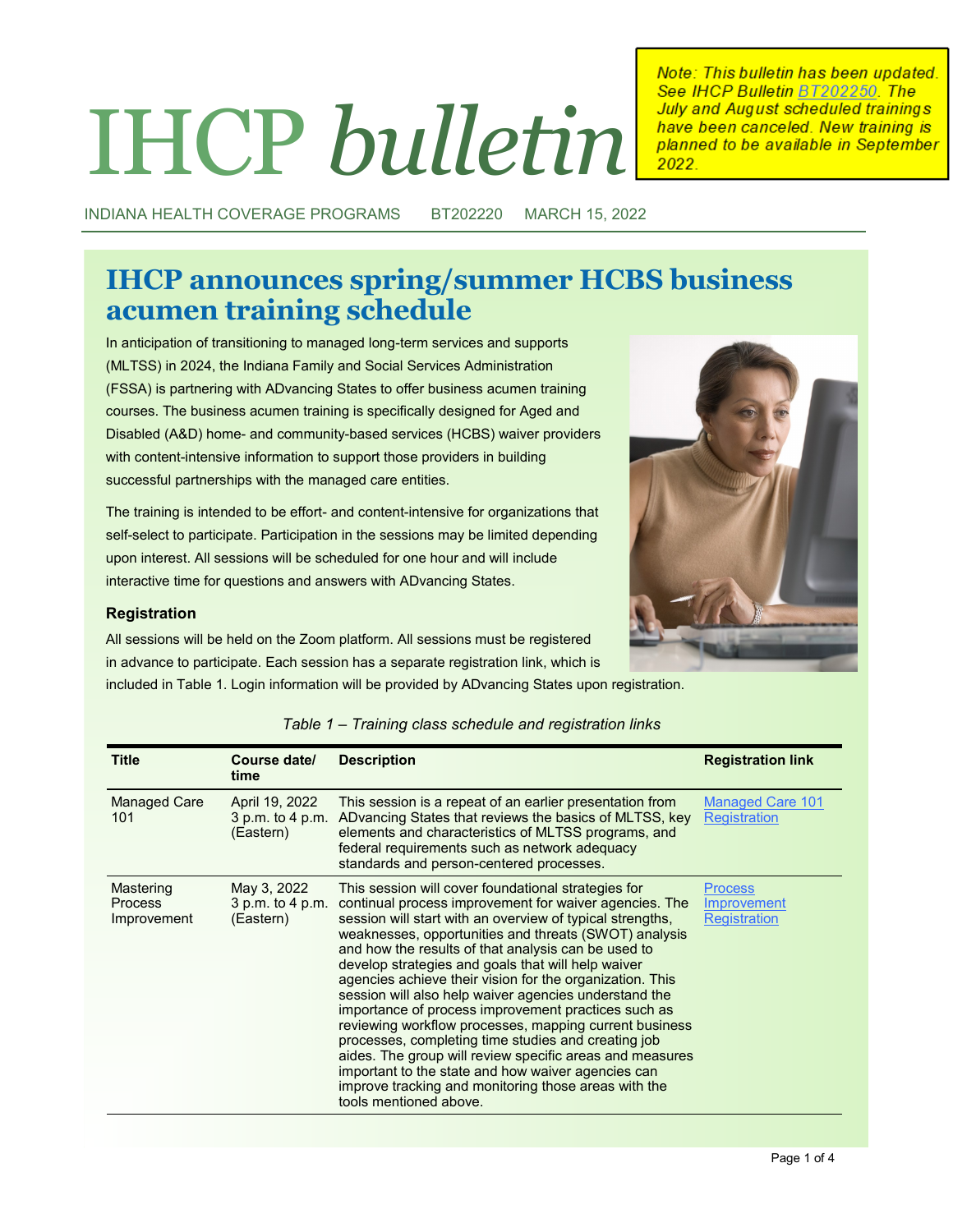| <b>Title</b>                                          | Course date/<br>time                           | <b>Description</b>                                                                                                                                                                                                                                                                                                                                                                                                                                                                                                                                                                                                                                                                                                                                                                                                                                                                                                               | <b>Registration link</b>                                                                      |
|-------------------------------------------------------|------------------------------------------------|----------------------------------------------------------------------------------------------------------------------------------------------------------------------------------------------------------------------------------------------------------------------------------------------------------------------------------------------------------------------------------------------------------------------------------------------------------------------------------------------------------------------------------------------------------------------------------------------------------------------------------------------------------------------------------------------------------------------------------------------------------------------------------------------------------------------------------------------------------------------------------------------------------------------------------|-----------------------------------------------------------------------------------------------|
| <b>What Gets</b><br><b>Measured Gets</b><br>Done      | May 17, 2022<br>3 p.m. to 4 p.m.<br>(Eastern)  | There is a business adage that states "what gets<br>measured, gets done." Measurement is central to<br>monitoring ongoing compliance, tracking progress toward<br>goal achievement, and assessing performance and<br>quality improvement results. The FSSA will join this<br>session to review what they consider as the most<br>important measures and outcomes for which they will<br>hold the managed care entities (MCEs) accountable.<br>Waiver agencies will then be able to structure their<br>measurement processes accordingly, including tracking<br>and monitoring for those outcomes. In addition, this<br>session will define and help clarify terms and themes<br>used in data measurement, including leading measures,<br>lagging measures, outputs and outcomes. This session<br>will also introduce the scorecard concept, and why and<br>how scorecards are used along with their strengths and<br>challenges. | <b>Measures</b><br><b>Registration</b>                                                        |
| <b>Data Counts</b>                                    | May 31, 2022<br>3 p.m. to 4 p.m.<br>(Eastern)  | This session will be all about data, a key factor that has a<br>direct impact to many, if not all, of the topics covered in<br>the business acumen courses. Without good quality,<br>verifiable data, many of the other business acumen<br>processes won't be as helpful or successful for provider<br>agencies. This course will review types of data MCEs will<br>most likely be looking for and which data monitoring tools<br>provider agencies will find helpful. Examples of software<br>that can be helpful for data collection will be included.<br>Provider agencies will be able to review their data<br>collection system through a critical thought lens after<br>attending this session.                                                                                                                                                                                                                            | <b>Data Collection</b><br>Registration                                                        |
| Applying Data to<br><b>Improve Decision</b><br>Making | June 14, 2022<br>3 p.m. to 4 p.m.<br>(Eastern) | Reliable, valid data plays a huge role in the everyday<br>processes of your agency and there is evidence that<br>sharing data can even improve outcomes. With the right<br>data, providers will better assess for risk, track what is<br>going well, and identify areas for improvement and<br>specific practices where business processes could<br>benefit from another review. This session will act as a<br>continuation of the previous session and will review how<br>to interpret agency data in a way that will help<br>organizations use it for effective decision making<br>according to individual agency needs.                                                                                                                                                                                                                                                                                                       | <b>Analytical Data-</b><br><b>Driven Decision-</b><br><b>Making Registration</b>              |
| Managing Risk in<br>a Managed Care<br>Environment     | June 28, 2022<br>3 p.m. to 4 p.m.<br>(Eastern) | It is imperative for providers to think about ways<br>managed care environments may have an impact on<br>their agency bottom line. Managing risk in a managed<br>care environment includes planning for potential delays<br>in claims payments and taking steps to ensure your<br>agency is not overly dependent on any one payer source.<br>Providers have an opportunity to determine which<br>services would be attractive to other payers (diversifying<br>opportunities for income) and assess the return on<br>investment for each service. Creating service portfolios<br>can help providers obtain a better understanding of how<br>each service the agency provides contributes to the<br>sustainability of the organization.                                                                                                                                                                                           | <u>Managing Risk in a</u><br><b>Managed Care</b><br><b>Environment</b><br><b>Registration</b> |

*Table 1 – Training class schedule and registration links (Continued)*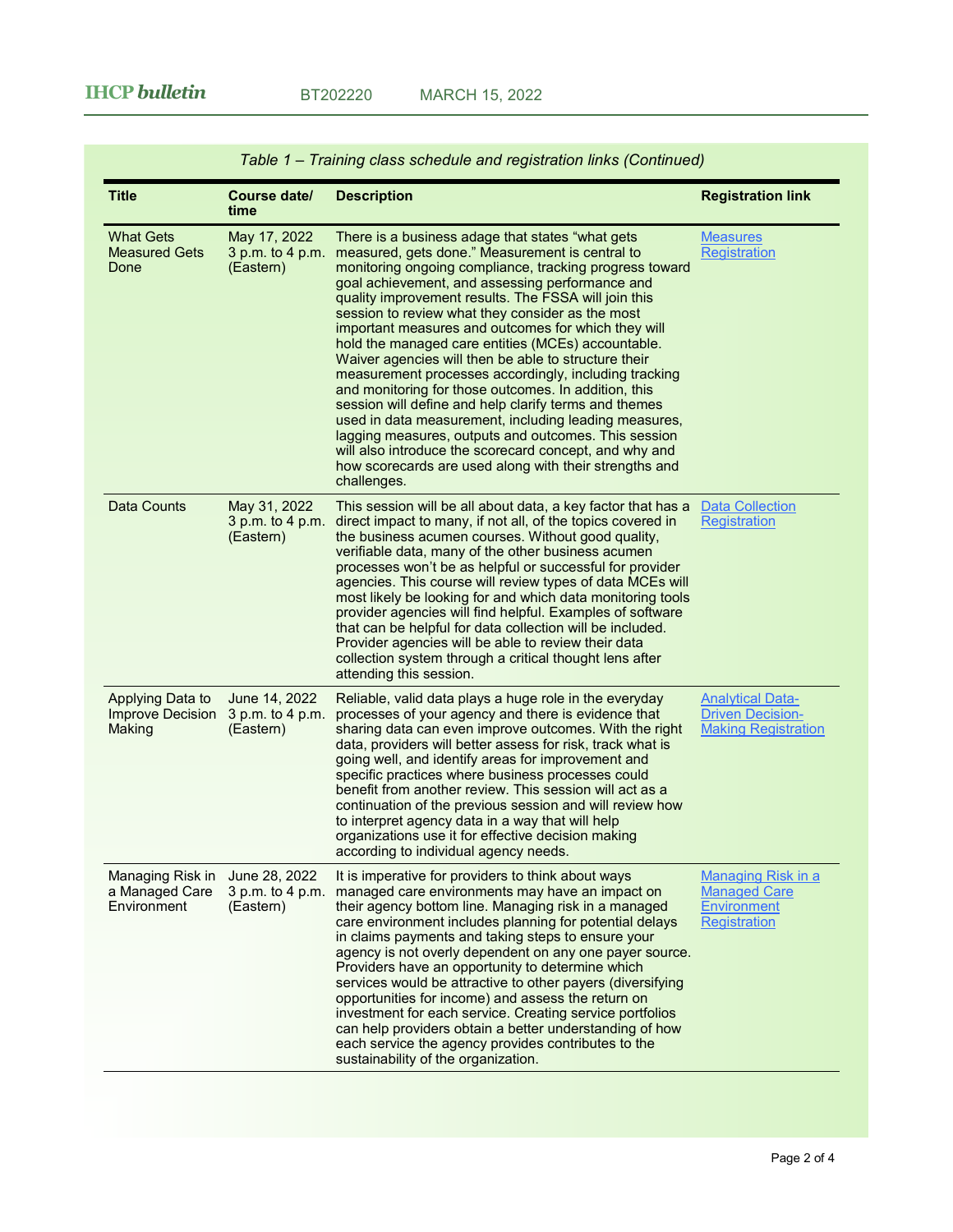| <b>Title</b>                                         | Course date/<br>time                           | <b>Description</b>                                                                                                                                                                                                                                                                                                                                                                                                                                                                                                                                                                                                                                                                                                                                                                                                                                                                                         | <b>Registration link</b>                                                                                |
|------------------------------------------------------|------------------------------------------------|------------------------------------------------------------------------------------------------------------------------------------------------------------------------------------------------------------------------------------------------------------------------------------------------------------------------------------------------------------------------------------------------------------------------------------------------------------------------------------------------------------------------------------------------------------------------------------------------------------------------------------------------------------------------------------------------------------------------------------------------------------------------------------------------------------------------------------------------------------------------------------------------------------|---------------------------------------------------------------------------------------------------------|
| <b>Saving Money</b>                                  | July 12, 2022<br>3 p.m. to 4 p.m.<br>(Eastern) | Providers have an opportunity to put their business<br>ahead of the curve if they know how to position their<br>organization as a solution to payers' cost-saving needs.<br>This session will discuss ways to meet payers halfway by<br>offering agency services as cost savings according to the<br>payer's needs and values. This session helps providers<br>identify and learn ways to promote cost savings, helping<br>to make your agency more attractive to payers. It is also<br>important for providers to know how to track efficiencies<br>as well as costs associated with providing services, so<br>that when it comes time to contract with MCEs, agencies<br>have a firm handle on true costs before negotiations<br>occur. This session will identify ways to best position and<br>clearly articulate agency services that will speak to the<br>cost-saving needs of managed care entities. | <b>Cost Savings</b><br><b>Registration</b>                                                              |
| <b>Pricing and Rate</b><br><b>Determination</b>      | July 26, 2022<br>3 p.m. to 4 p.m.<br>(Eastern) | Providers need to know the worth of their business. This<br>session will discuss values, margins and variable/fixed<br>costs that factor into pricing and rate setting. Presenters<br>will also discuss the importance of documenting terms of<br>agreements and monitoring revenue flow, because many<br>agencies in managed care environments receive revenue<br>from many different payers and negotiate different rates<br>and payment terms. Other strategies to help ensure<br>providers are meeting their bottom line, such as hiring<br>new staff, implementing new technology or shifting focus<br>to volume of services or diversification will also be<br>discussed.                                                                                                                                                                                                                            | <b>Pricing and Rate</b><br><b>Determination</b><br><b>Registration</b>                                  |
| Delivering Quality August 9, 2022<br><b>Services</b> | 3 p.m. to 4 p.m.<br>(Eastern)                  | Continuous quality improvement is a management<br>philosophy that providers use to reduce waste, increase<br>efficiency and increase internal and external satisfaction.<br>It is an ongoing process that evaluates how an agency<br>operates and implements ways to improve its processes.<br>This session will discuss different methods of addressing<br>quality improvement, such as logic models, the Plan-Do-<br>Study-Act cycle and fostering a culture of high<br>performance.                                                                                                                                                                                                                                                                                                                                                                                                                     | <b>Developing and</b><br><b>Implementing Quality</b><br>Improvement<br><b>Processes</b><br>Registration |

*Table 1 – Training class schedule and registration links (Continued)*

#### **Scheduled virtual office hours**

Office hour opportunities will be used to discuss topics of interest to providers, which could include reviewing any of the homework or associated documents from the training sessions. Office hours are also an opportunity for provider agencies to engage in peer-to-peer learning. Discussions during office hours may be used to inform upcoming sessions.

All virtual office hour sessions will be scheduled for one hour and are open to all providers. Office hours will be offered on the following dates and times listed in Table 2.

| Date/time                                              | <b>Registration link</b> |
|--------------------------------------------------------|--------------------------|
| Thursday, May 19, 2022 $-$ 3 p.m. to 4 p.m. Eastern    | <b>Register</b>          |
| Thursday, June 16, 2022 $-$ 3 p.m. to 4 p.m. Eastern   | <b>Register</b>          |
| Thursday, July 21, 2022 $-$ 3 p.m. to 4 p.m. Eastern   | <b>Register</b>          |
| Thursday, August 18, 2022 $-$ 3 p.m. to 4 p.m. Eastern | <b>Register</b>          |

*Table 2 – Virtual office hour schedule and registration links*